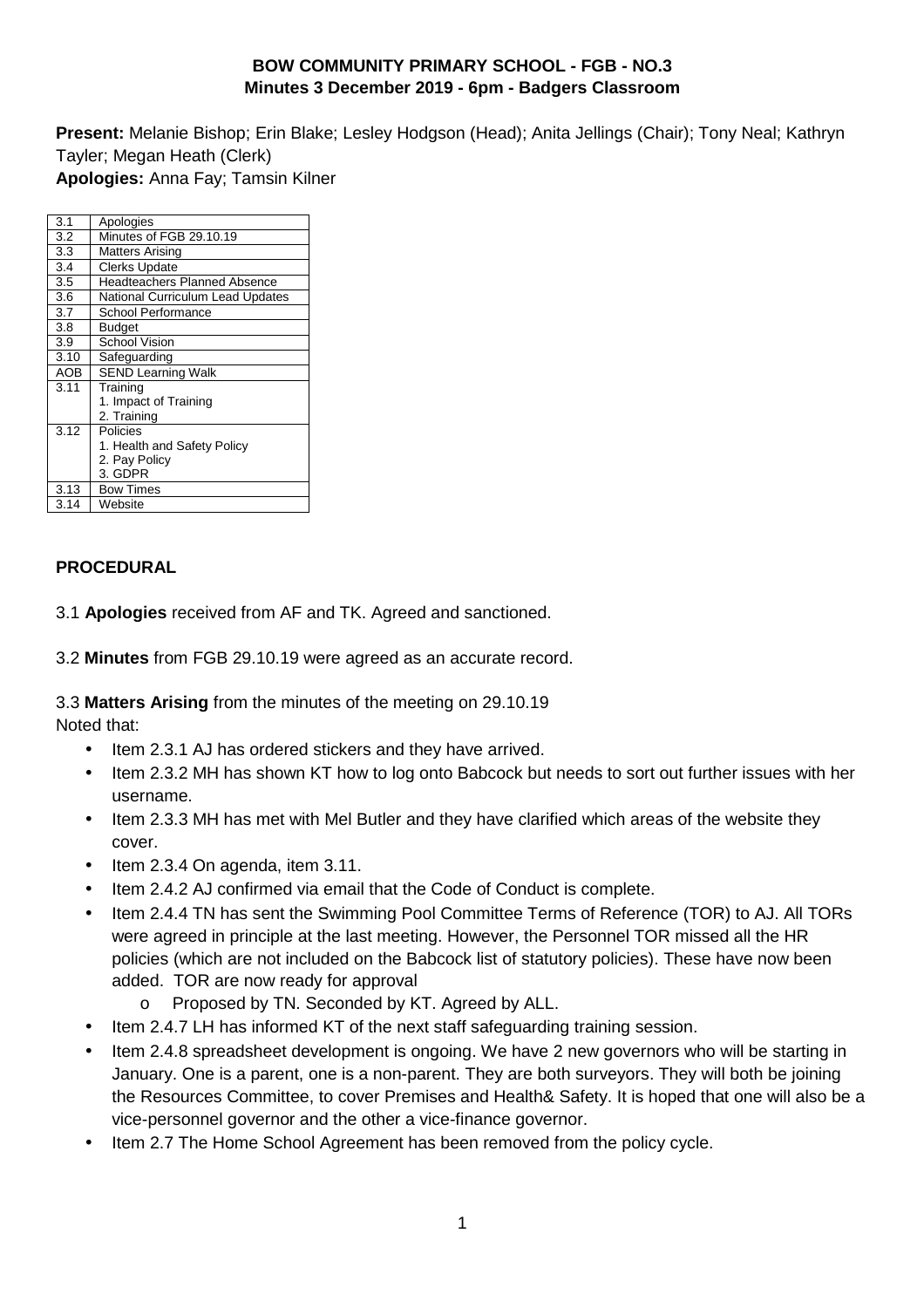- Item 2.13 The pay committee have met. There are no increments in pay this year due to staff being either at the top of their pay scale, first year in this school or the first year on the Upper Pay Scale (UPS).
- Item 2.14 AJ was unsuccessful in finding a tool to compare attendance figures. She is going to look at individual school websites for the data.
- Item 2.16.2 On agenda, item 3.11.
- Item 2.17 The winter pool cover has been replaced. The delay was due to the tiles being repointed.
- Item 2.18.1.1; Item 2.18.1.2; Item 2.18.3 GDPR policies and Health and Safety Policy have been updated and are ready to ratify in item 3.12 on this agenda.
- Item 2.19 Notice went into Bow Times regarding changes to time needed to order lunches.
- Item 2.20 This item is no longer required as we have recruited 2 new governors. However, it is worth bearing in mind for future reference.

## **ACTIONS: 1. MH to sort out KTs Babcock username.**

- **2. MH to put updated TOR on school website.**
- **3. AJ to send MB an electronic copy of the personnel TOR.**
- **4. MH and AJ to find and discuss 'Instrument of Government'.**
- **5. MH to continue working on spreadsheet for governors terms of office.**
- **6. MH to remove the Home School Agreement from both hard and electronic records.**

### **7. AJ to review other local schools attendance figures to compare.**

## **3.4 Clerks Update**

Noted that:

- This is going to be a standing item on agendas, as a result of MH's 'Professional Clerk' training programmes.
- A skills audit will be held in January.
- Website updates so far have included removal of Governance Impact Statement as this was out of date and no longer statutory or good practice; removal of Governor Training Information as this was out of date, however it is still considered good practice so an updated one will be added once all Governor Training Evaluation and Impact Statements have been received; Policies are starting to be put into the back room, they are currently being re-filed so this is taking a bit longer than anticipated.
- MH is about to complete the Professional Clerk training programme. This has given her much more confidence in her role and there are several small things she intends to change.

### **ACTION: ALL governors to get training evaluation and impact forms to MH.**

## **STRATEGIC PLANNING**

### 3.5 **Headteacher Planned Absence**

Noted that:

- A potential secondment has been found, pending governor approval.
	- o Mrs Nic Forder, Head of Teaching and Learning for the Exmoor Link Federation, is following a career path to become a full headteacher of a primary school.
	- o A placement at Bow School would be mutually beneficial.
	- $\circ$  She would start on the first day of the Spring Term and there would be a 2 week overlap with LH. Follow this she will completely cover LH for operational matters.
	- o The Exmoor Link Federation Governing Body has formally approved this secondment.
	- $\circ$  There is a concern that the time period is when budget setting takes place. Both TN and Susan Vile are experienced in budget setting and it should be possible to liaise with LH if any issues arise regarding next years budget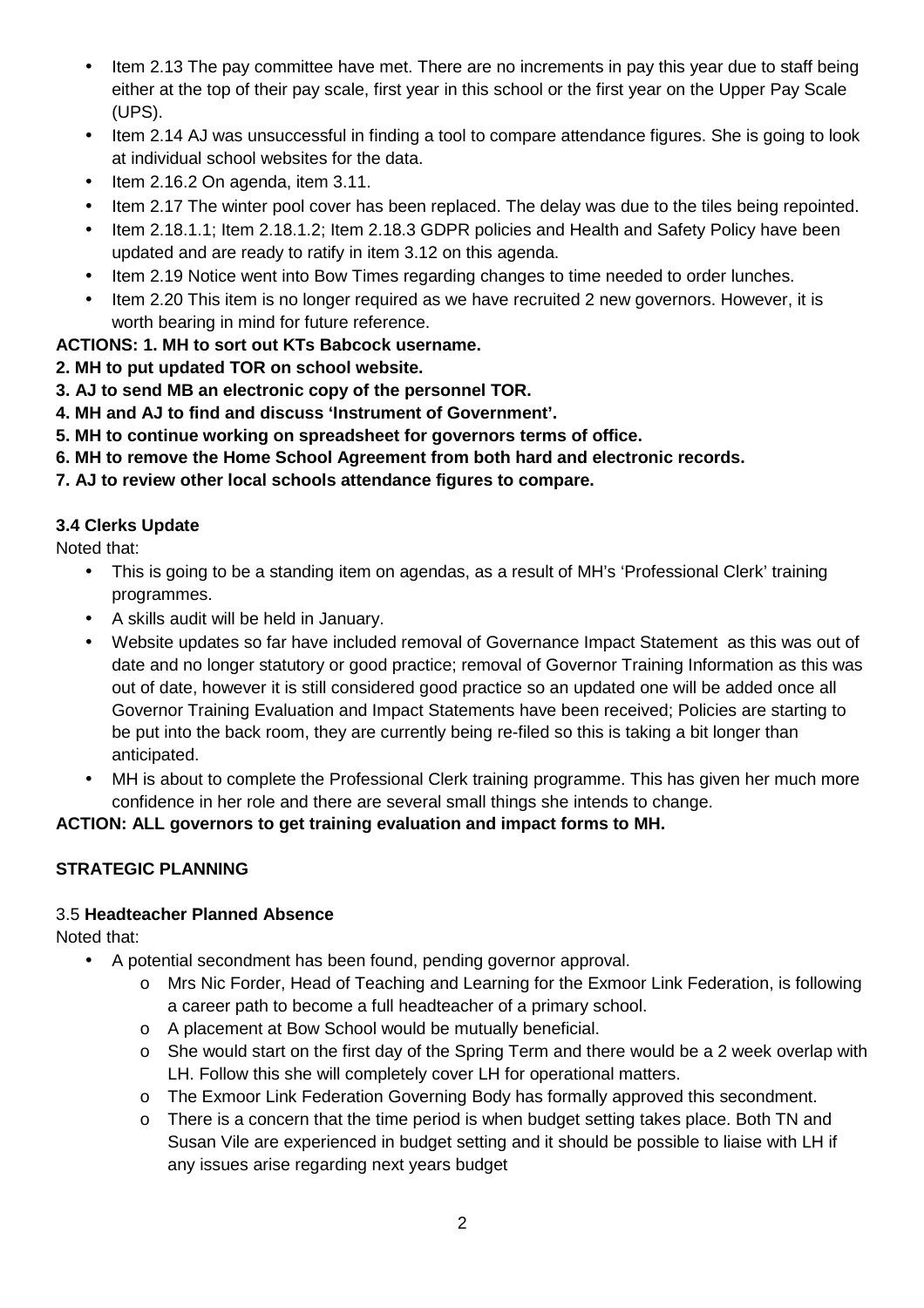- $\circ$  The insurance cover will not be sufficient to pay the full leadership grade salary for a secondment and approx. £10,000 will be needed from the planned carry forward.
- o Although a current staff member could be asked to act up for the period, it is considered that this would adversely affect the children's education.
- o Governors asked if this arrangement could be changed should the hospital postpone the treatment?
	- **LH** and AJ do not know the answer to this, but they are hopeful that an agreement could be reached. LH has made it clear, to the hospital, the importance of the treatment going ahead as scheduled, and so far they have been very accommodating.
- AJ seeks approval for Nic Forder to become acting headteacher, with associated safeguarding, staffing, personnel and financial authority, on the understanding that governors are aware of both the positives and negatives of this arrangement.
	- o Proposed by KT. Seconded by MB. Agreed by ALL.
- Mrs Nic Forder is to be acting headteacher during LHs absence.

## 3.6 **National Curriculum Lead Updates**

TN - I.T. (Chris Johnston)

- The syllabus is meeting the national curriculum.
- The main challenge is providing evidence and impact, due to the nature of the lessons. CJ is working on developing means of evidencing the learning/impact.

TN - P.E (Gemma Salmon)

• This has not been completed yet due to Sports Premium being due next term, this will followed up then.

MB - Geography (Anna Fay)

- Details distributed prior to meeting via email.
- The school generally feels like a positive place and the children are very polite.
- AF is confident that the teaching of geography throughout the school is good.
- She is not so confident on the specifics of what each class is doing. And evidence of learning and impact is a struggle. Both of these areas are being worked on.
- AF is to attend a Geography Subject Lead course in January.
- MB will do a follow up walk.

KT - Music (Anna Fay)

- Details distributed at meeting.
- AF is adapting the national curriculum progression maps to fit the school. This will be completed by Easter 2020.
- AF plans to start a 'music folder' to evidence progress.
- There are currently enough resources within school.
- It is believed that 1 hour per week will be required to meet the national curriculum.
	- o LH explained that this will not be possible, she will talk to AF in person to discuss.

EB - English and Literacy (Chris Johnston)

- Details distributed prior to meeting via email.
- Learning walk was very positive and she has complete confidence that CJ has his subjects covered.
- CJ has set up many items/programmes, which are implemented throughout the school (including: vocab boards; 'rectangle thingy'; accelerated reader). These help with both focus and enthusiasm.
- There is a strong link with OFSTEDs '3 I's' (Intent, Implementation and Impact)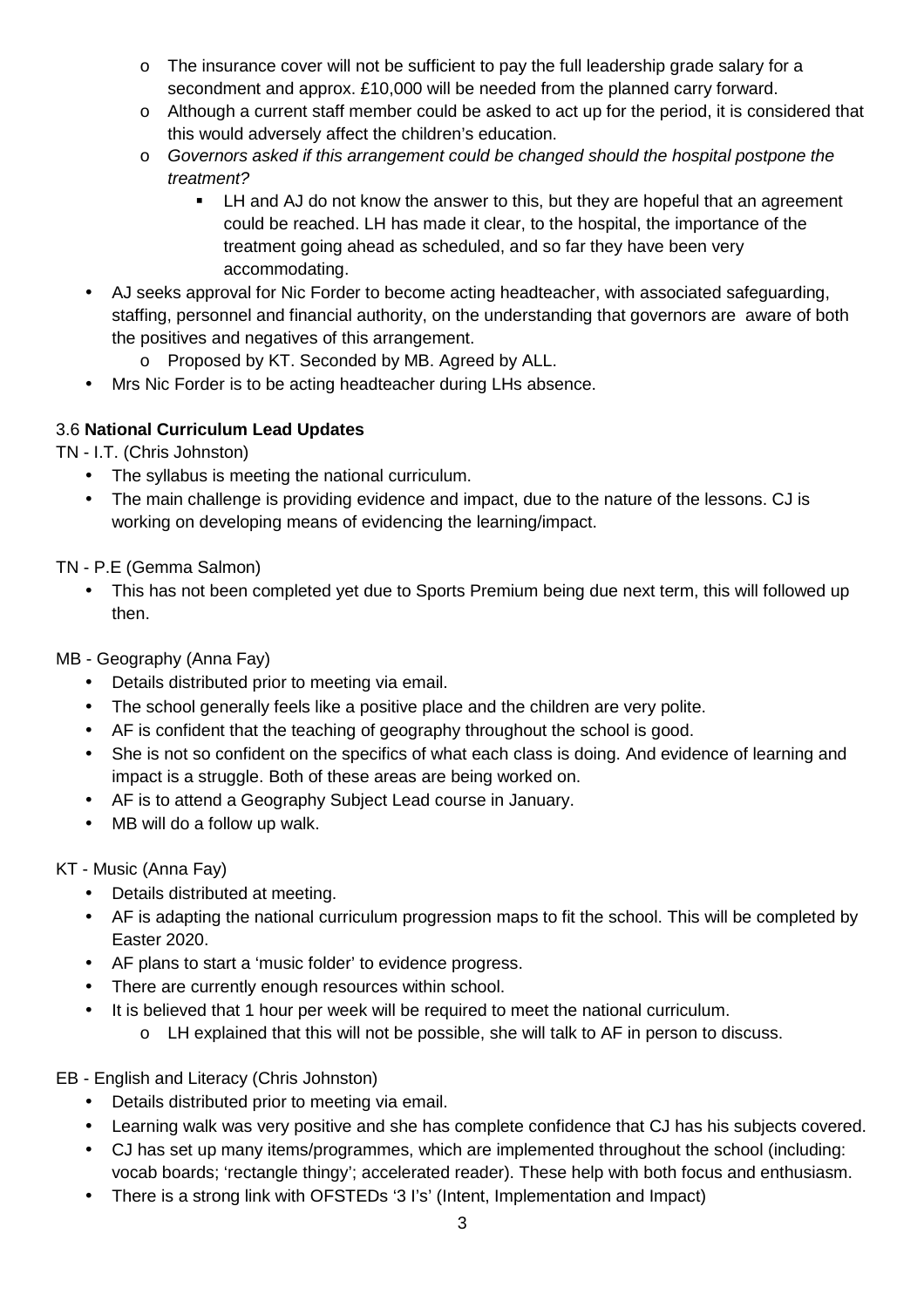• Minor concerns include the data from accelerated reader could be more user friendly and the books bands in KS1 need updating to match phonic learning.

Noted that:

- OFSTED will pick a foundation subject to inspect at random.
- There has been no subject leader training available for 5 years, now there is a lot. The schools budget cannot stretch to send all leaders on individual courses.
- The School Improvement Coordinator (SIC) has indicated that the governors approach to understanding the development of the National Curriculum is appropriate.
- The new governors will not be allocated an area of the curriculum until Summer Term.

## 3.7 **School Performance**

Noted that:

- Inspection Data Summary Report (IDSR) was distributed at the meeting.
- The KS2 results were outstanding, however this highlights underlying problems in KS1 (the results are good because of the rise in attainment between KS1 and KS2 SATS).
- Low KS1 results are partly due to the split Y1 year group. Half access Y2 curriculum while the other half does not. Staff are looking at different methods to alleviate this.
- This year's Y2 results will be interesting, as they were together in the same class for Y1 last year.
- In general, children in the school do not seem to be reaching a level of maturity until Y4/5.
- Absence figures are below that required and have been flagged on the IDSR.
	- $\circ$  3 families have taken term time holidays already this year. 1 family has received a fine.
	- o School continues to push the importance of attendance in newsletters.
	- o 1 pupil has a fixed exclusion. The school does not exclude pupils lightly, but staff welfare has to be taken into consideration.
- We have a large number of children eligible for free school meals (23 in total).
- 'School and local context' SEND figures out of date. Educational Health Care Plans (EHCPs) is high and will be higher.
- Our KS1 results appear to be better than expected when compared nationally.
- KS2 writing and reading are not good, but we are already aware of this and it is in the School Development Plan (SDP).

# 3.8 **Budget**

Noted that:

- There is a number of variances, largely around MTAs, of which we are aware.
- It is looking reasonably healthy as we are underspending.
- The capital budget is squeezed by the need for new doors and windows, to improve energy use.

# 3.9 **School Vision**

Noted that:

- This is revisited both in class and staff meetings.
- Governors saw the implementation of 'learn, share, enjoy' on their learning walks.
- Governor commented on a class sharing assembly they had observed, which epitomised 'learn, share, enjoy' when they shared their artworks.

# **STATUTORY REPORTING AND ACCOUNTABILITY**

# 3.10 **Safeguarding**

Governors considered a specific and realistic safeguarding scenario, for their ongoing learning around this important duty.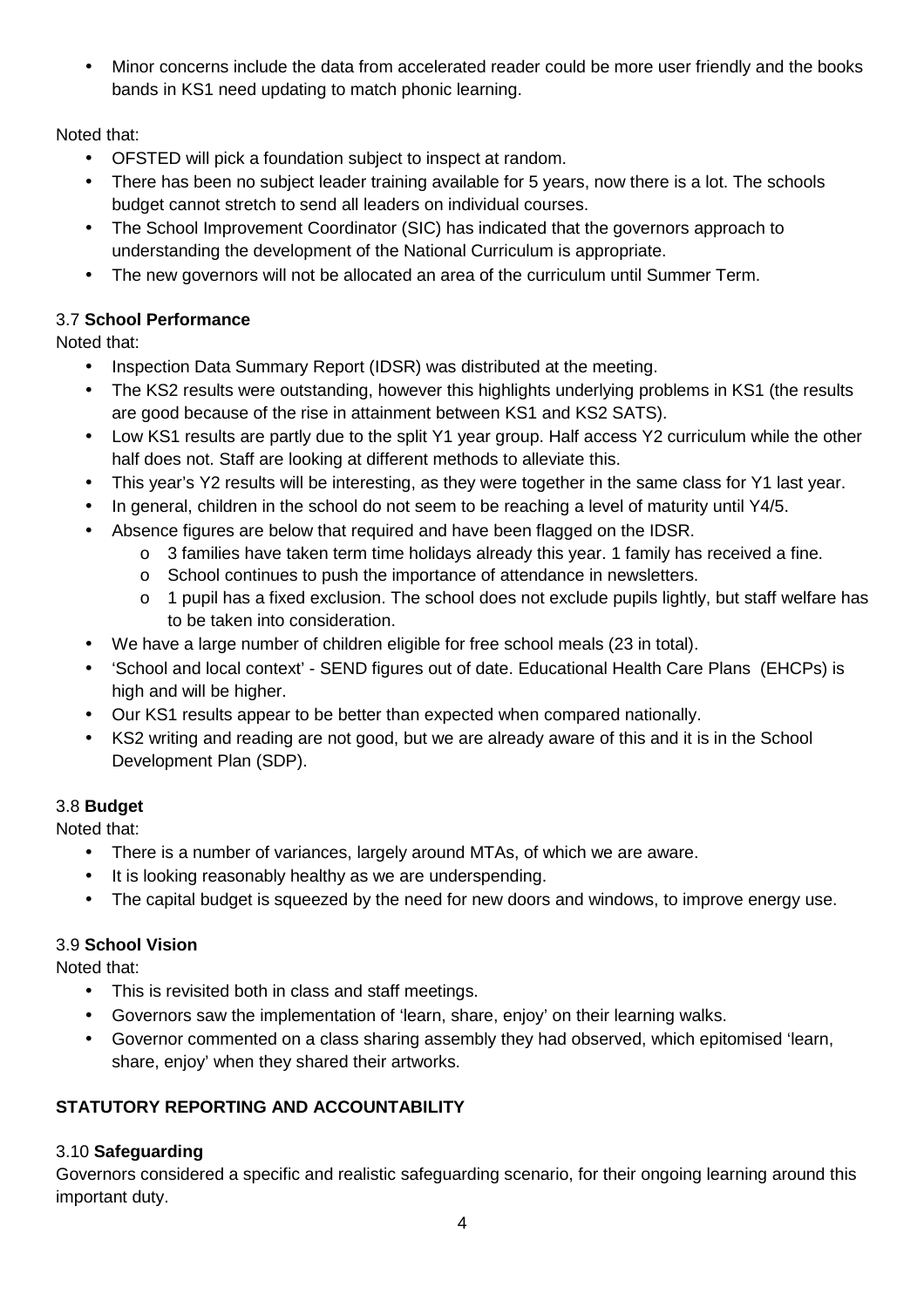## AOB **SEND Learning Walk**

Noted that:

- Details distributed at meeting.
- There are currently: 18 children with SEND; 3 on the watchlist; 5 are statemented with EHCPs; 2 children in care.
- SENDCo still has an enormous workload. She is struggling to keep up with paperwork as the children take priority.
- The SEND impact statement has been completed, it is not on the website yet.
- SENDCo has completed Educational Logic Training (similar to Thrive).
- There are concerns about lunchtime supervision with problem children.
- There were concerns raised about the checking of volunteers within the school. Governors discussed whether volunteers should provide references. Governors agreed that it was creating extra unnecessary work and that all volunteers have to be DBS checked.
- LH added that the number of SEND pupils is going to keep increasing, which in turn creates a lot of extra paperwork for the SENDCo.
- Issues around SEND funding is a national problem that is recognised.
- Governors asked what options we have to help, because the current resources are not allowing us to provide the best support we can?
	- o LH explained that Mel Butler is being trained to take on the role of SENDCo assistant and she will be able to take on a lot of the admin.
- Governors asked if there is anything we can do to help reduce the amount the SEND?
	- o LH explained that childrens' mental health is deteriorating due to increased screen-time, emotional detachment (not conversations or context), and reduced amount of outdoor play. This is a problem with society.
- Governors asked if the TAs and MTAs encourage resilience, like the teachers already do?
	- o LH explained how times have changed so they cannot do so, so easily. (for example, a parent may complain if a small bump on the playground is not treated 'by the book').
- Governors discussed the idea of encouraging parents to talk to children by "banning" mobile phones at school pick up (many parents stare at phones instead of interacting with their children at pick up).
- Governors are pleased there is steps in place to support the SENDCo and will continue to monitor the situation.

### 3.11.1 **Impact of Training**

Noted that:

• Covered in Item 3.4.

## 3.11.2 **Training**

Noted that:

- MH is completing 'The Professional Clerk'
- MB had to postpone the 'Headteacher Appraisal' training until later in the year.
- KT attended 'Responsibilities of the Safeguarding Lead'
- KT is booked to attend 'Safer Recruitment' training.
- The new governors will have to attend 'Induction for New Governors' Training (there are 5 available courses in the spring term).

Responsibilities of the Safeguarding Lead Training Feedback Noted that:

- Details distributed prior to the meeting via email.
- Course was very good.